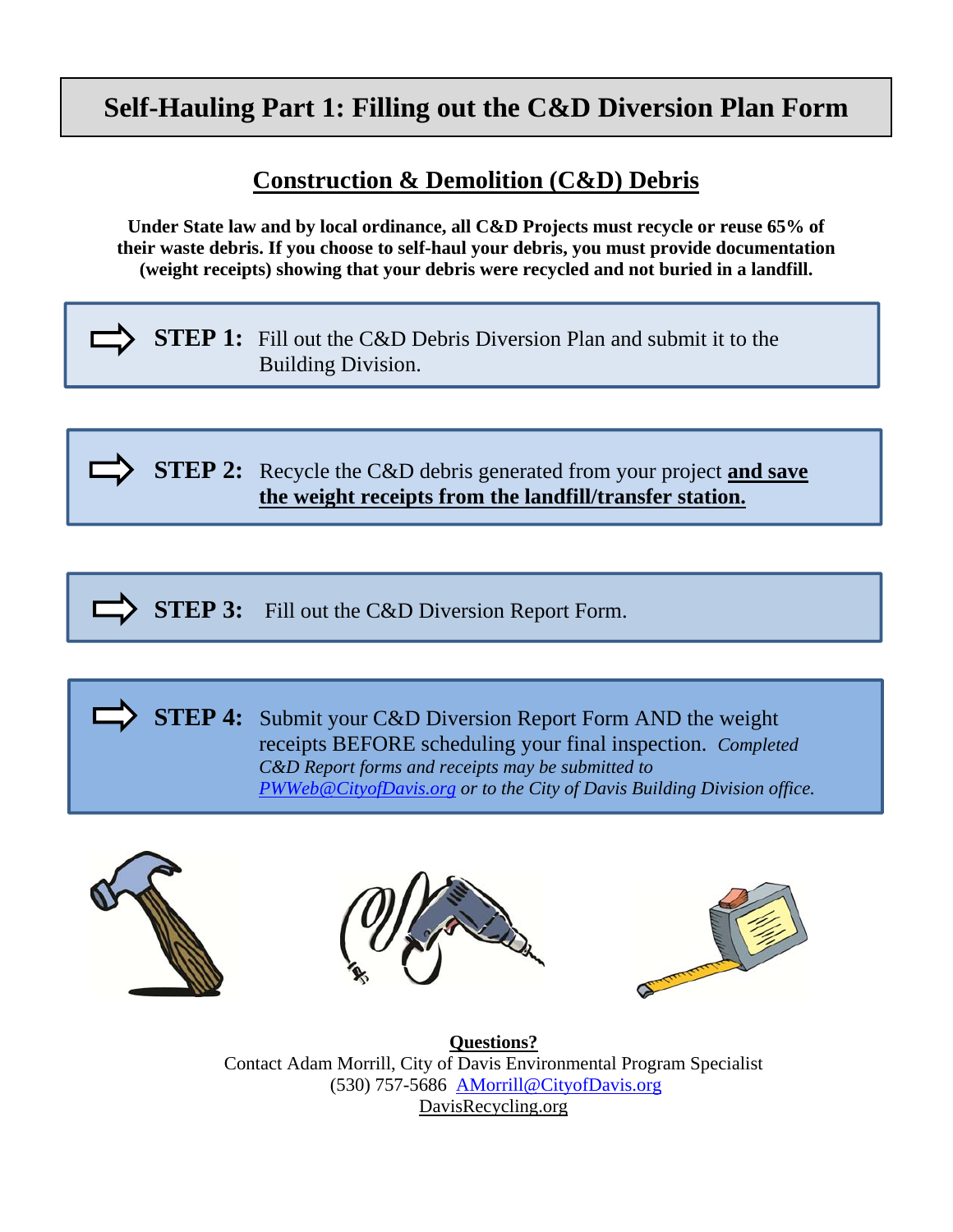### **HOW DO I RECYCLE WASTE MATERIALS FROM MY PROJECT?**

If you decide to self-haul, there are two main ways to get your diversion credit: mixing your materials together or separating them out.

#### **MIXED C&D LOADS**:

There are several facilities you can bring mixed loads of construction and demolition debris. These facilities will sort and recycle the materials.

**Yolo County Central Landfill**, 44090 County Road 28H, Woodland (530) 666-8856 **Florin-Perkins Public Disposal,** 4201 Florin Perkins Road, Sacramento (916)-443-5120 **L&D Landfill,** 8635 Fruitridge Road, Sacramento (916) -737-8640 **Sierra Waste**, 8260 Berry Avenue, Sacramento (916)-388-8320



#### **SOURCE SEPARATED C&D MATERIALS:**

Materials can also be sorted out by type and recycled or reused to get diversion credit. Below are some examples of locations that accept source separated C&D waste materials for recycling.

#### **Dirt, Rock, Asphalt & Concrete**:

**Yolo County Central Landfill**, 44090 CR 28H, Woodland (530) 666-8856 Call or visit YoloCounty.org for details. **Granite Construction** (530) 787-2012 - Accepts broken concrete and asphalt. **Teichert Aggregates** 24207 Co Rd 100A, (530) 661-4290 - Accepts broken concrete and asphalt.

#### **Scrap Metal**:

**Davis Waste Removal**, 2727 2nd St., Davis (free drop-off 24/7) **Green Zone Recycling**, 225 Industrial Way, Woodland **J&M Recycling**, 1310 E Beamer St., Woodland **J&M Metal**, 2205 Rice Ave., West Sacramento **Recycle City**, 3348 Jefferson Blvd., West Sacramento **Yolo County Landfill** 44090 County Road 28H, Woodland

#### **Wood, lumber & pallets**:

**Palletmasters**, 104 Matmor Rd., Woodland (530) 661-7543 - pallets only **West Sac Pallets**, 4300 W. Capitol Ave., West Sacramento (916) 375-1945 pallets only **Woodland Biomass**, 1786 E. Kentucky Ave., Woodland (530) 661-6095 **Yolo County Central Landfill**, 44090 CR 28H, Woodland (530) 666-8856